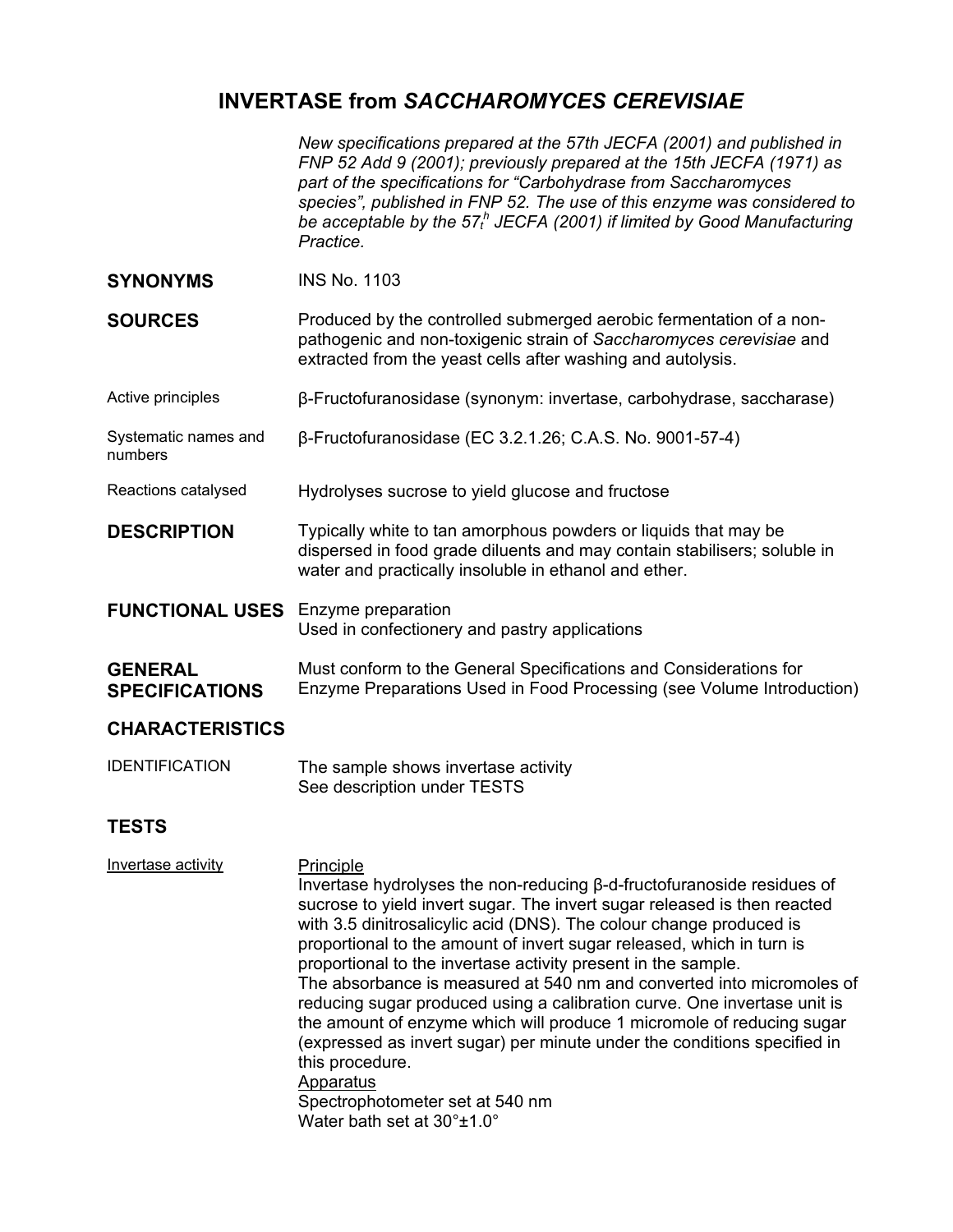**Stopwatch** Boiling water bath Ice water bath Mixer

## Reagents and solutions

0.05 M Sodium acetate buffer, pH 4.7: Adjust the pH of 200 ml of 0.05 M sodium acetate (4.1 g of sodium acetate anhydrous in 1000 ml of water) to pH 4.7 ±0.05 with 0.05M acetic acid (2.85 ml of glacial acid in 1000 ml of water).

0.3M sucrose (5.13 g sucrose in 50.0 ml of water)

20 mM Tris HCl buffer, pH 7.0: Dissolve 2.42 g of tris (hydroxymethyl) aminomethane in about 800 ml of water. Adjust pH to 7.0 using 5% hydrochloric acid (5 ml of conc. hydrochloric acid in 100.0 ml of water). DNS solution: Weigh 300 g of potassium sodium tartrate tetrahydrate into a one litre conical flask. Add 16 g of sodium hydroxide and 500 ml of water and dissolve by heating gently. When the solution is clear, add slowly 10 g of 3,5-dinitrosalicylic acid (DNS). Keep covered to protect from light until the DNS is totally dissolved. Cool to room temperature and make up to 1 litre with water. Store in a tightly stoppered dark container. Protect from light and carbon dioxide.

Invert sugar standard (0.01M): Dry glucose to constant weight at 105° and dry fructose to constant weight at 70° under vacuum. Dissolve 0.9 g of glucose and 0.9 g of fructose in 1000 ml of 0.1% benzoic acid (1 g of benzoic acid in 1000 ml of water).

# Calibration curve

Prepare a series of test tubes, in duplicate, according to the table below. The calibration curve must include at least 4 suitable standards.

| Tube no.<br>Invert sugar<br>standard (ml) | 0.1 | 0.3 | 3<br>0.5 | 4<br>0.8 | 1.0 | б<br>1.2       | blank<br>0.0 |
|-------------------------------------------|-----|-----|----------|----------|-----|----------------|--------------|
| Water (ml)                                | 2.4 | 2.2 | 2.0      | 1.7      | 1.5 | 1 <sup>3</sup> | 2.5          |
| Acetate buffer (ml)                       | 0.5 | 0.5 | 0.5      | 0.5      | 0.5 | 0.5            | 0.5          |
| Content of invert<br>sugar (micromoles)   | 1.0 | 3.0 | 5.0      | 8.0      | 10  | 12             | 0.0          |

# Reaction and measurement

Mix and incubate for exactly 10 min at 30±0.1°. Add 2.0 ml of DNS solution to each tube, cover tubes and place all tubes in a boiling water bath for exactly 10 min. Cool rapidly in an ice water bath and add 15 ml of water to each tube. Mix thoroughly. Measure the absorbance at 540 nm of each sample using the blank to zero the spectrophotometer. Plot the absorbance against content of invert sugar.

# Sample preparation

Accurately weigh about 1 g of the sample and dissolve in 10 ml of 20 mM Tris HCl buffer. For powder samples it may be necessary to use a magnetic stirrer for up to 10 min. Dilute the sample with 20 mM Tris HCl buffer to obtain a solution for which the measured absorbance will fall within the linear range of 0.14 and 0.30.